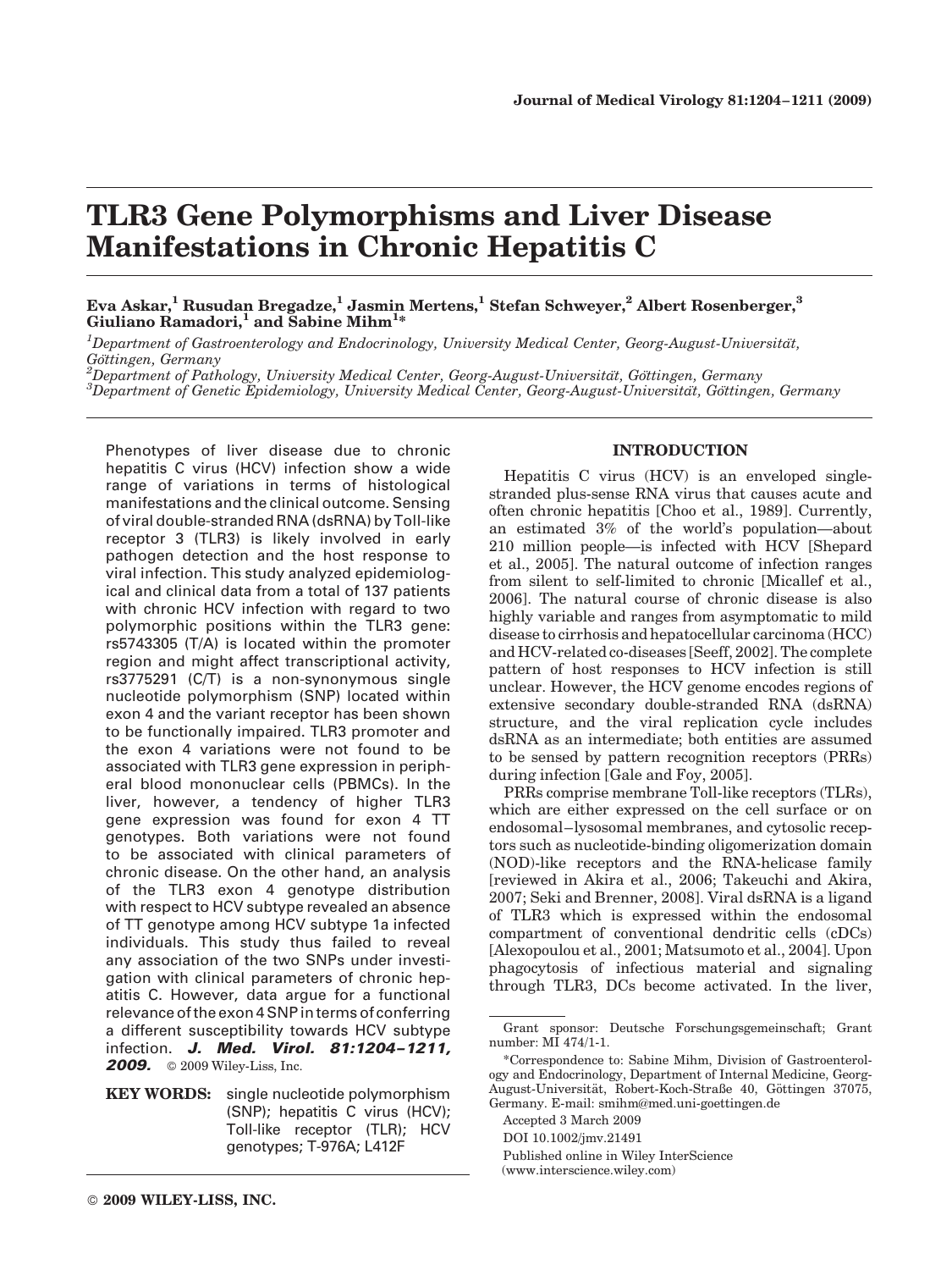TLR3 is expressed by Kupffer cells, natural killer (NK) cells, and by hepatocytes [Seki and Brenner, 2008]. TLR3 is also expressed on a variety of epithelial cells, for example, biliary or intestinal epithelium; unlike DCs, epithelial cells appear to express TLR3 on the cell surface [Akira et al., 2006]. More recent studies point, in addition, to a co-stimulatory role of TLR3 on human T lymphocytes [Tabiasco et al., 2006; Wesch et al., 2006].

TLR3 ligand-binding leads to the activation of the transcription factors interferon-regulatory factor-3  $(IRF-3)$  and nuclear factor- $\kappa$ B (NF- $\kappa$ B) and, finally, to the induction of interferon- $\beta$  (IFN- $\beta$ ) and proinflammatory cytokines, respectively [Santoro et al., 2003; Matsumoto et al., 2004]. In contrast to other members of TLR which associate with a common adapter molecule, myeloid differentiation factor 88 (MyD88), the TLR3 pathway depends on another adaptor protein, the TIR-domain containing adaptor inducing IFN- $\beta$ (TRIF) [reviewed in Akira et al., 2006; Seki and Brenner, 2008; Vercammen et al., 2008]. IFN-b, in turn, activates several other genes, including 2'-5'-oligoadenylate synthetases, protein kinase R, Mx GTPase, and P56, which contribute to an antiviral effect via the inhibition of protein synthesis or viral replication [Vercammen et al., 2008].

The completion of the human genome project opened up the opportunity to dissect complex human traits and to understand basic pathways of health and disease. Population-based association studies are very useful for examining genes with a role in common multifactorial diseases that have a strong environmental component [Risch, 2000]. These studies often estimate the risk of developing a certain disease in carriers and non-carriers of particular genetic variations especially single nucleotide polymorphisms (SNPs). Genetic variations in the TLRs and their signaling molecules have been correlated with susceptibility to various diseases including sepsis or malignancies [Cook et al., 2004; Akira et al., 2006; El-Omar et al., 2008; Fukata and Abreu, 2008] and to vaccination efficiency [Dhiman et al., 2008].

The human TLR3 gene contains SNPs with relevant minor allele frequencies (MAFs) for the Caucasian population. Whereas SNPs within the promoter region might affect transcriptional activity (e.g., rs5743305 (T-976A)), an amino acid exchange from leucine to phenylalanine at position 412 (rs3775291 (L412F)) has been shown to be associated with a functional impairment of the molecule in terms of mediating signaling [Ranjith-Kumar et al., 2007]. This study aimed at investigating whether genetic variations within the TLR3 promoter and the TLR3 protein are associated with severity of HCV infection.

#### MATERIALS AND METHODS

#### **Patients**

A total of 137 consecutive out-patients, mainly Caucasians, with chronic hepatitis C who consulted the Liver Unit of the Department of Gastroenterology and Endocrinology at the University Medical Center, Göttingen between 1993 and 2006 were enrolled. Chronic HCV infection was diagnosed by the detection of HCV-specific antibodies and by HCV RNA in patients sera using a highly sensitive nested RT-PCR over a period of at least 6 months as described [Mihm et al., 1996a]. Viral genotypes were determined using the Innolipa HCV II line probe assay (Innogenetics, Ghent, Belgium). As part of a routine clinical evaluation, liver biopsy procedures were performed. Liver disease was confirmed histopathologically as described elsewhere [Mihm et al., 1997]. Patients with hepatitis B virus (HBV) or hepatitis A virus (HAV) co-infections and those with continued alcohol or other drug abuse were excluded. The study was approved by the local ethical committee and conformed to the ethical guidelines of the 2000 Declaration of Helsinki. Patients gave their informed consent.

#### Histopathological Evaluation

Liver biopsies were taken from patients before beginning of therapy for histopathological evaluation. In brief, sections  $(5-10 \mu m)$  from formalin-fixed and paraffin-embedded liver tissue samples were stained with hematoxylin-eosin, trichrome, and Prussian blue reaction. According to Desmet et al. [1994], necroinflammatory changes (grading) and architectural alterations (staging) were scored separately. Other lesions typical for hepatitis C such as the steatosis degree, portal lymphoid aggregates, or bile duct damage were studied additionally, the definition of each is given elsewhere [Mihm et al., 1997].

### Isolation of Genomic DNA and SNP Genotyping

Genomic DNA (gDNA) was purified from peripheral blood mononuclear cell (PBMC) samples by means of QIAamp DNA Mini Kit following the blood and body fluid spin protocol (Qiagen, Hilden, Germany) or, when PBMCs were not available, from 2 ml of serum using QIAamp DNA Blood Midi Kit (Qiagen). The concentration and the purity of gDNA isolated from PBMCs, but not from serum due to the little amount of cells, were determined photometrically by reading the absorbance levels at 260 and 280 nm. An electrophoresis using a 0.6% agarose gel was used to assure the integrity of gDNA.

Genotyping of the variant positions rs5743305 and rs3775291 was performed in the sequence detection system Step One-Plus (Applied Biosystems, Darmstadt, Germany) using the commercially available TaqMan genotyping assays C\_393058\_10 and C\_1731425\_10, (Applied Biosystems, Foster City, CA), respectively, with 4 ng PBMCs-derived gDNA or an aliquot corresponding to 6.7  $\mu$ l serum in 10  $\mu$ l reactions according to the supplier's instructions.

#### Isolation of Total Cellular RNA and Quantitation of Gene Expression

Where available, total cellular RNA was prepared by CsCl density gradient centrifugation from freshly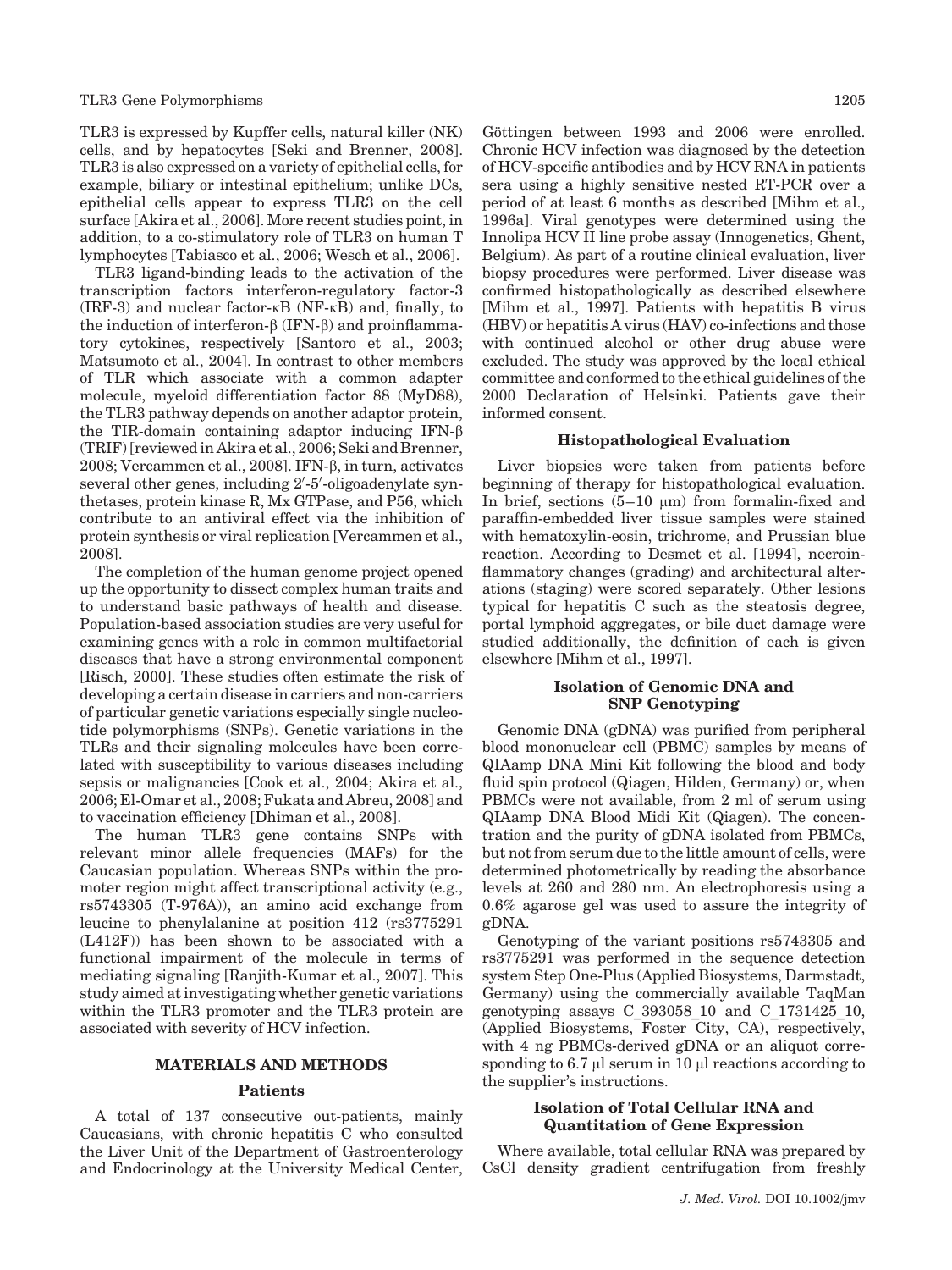|                               |       | TLR3 rs5743305 genotype |               |               |                  |             |         |
|-------------------------------|-------|-------------------------|---------------|---------------|------------------|-------------|---------|
|                               | n     | TT                      | TA            | AA            | P-value          | <b>MAF</b>  | P-value |
| Total number $(\%)$<br>Gender | 137   | 50(36.5)                | 62(45.3)      | 25(18.2)      | $0.4806^{\rm a}$ | 0.409       |         |
| Female/male                   | 60/77 | 25/25                   | 23/39         | 12/13         | 0.3514           | 0.392/0.422 | 0.6114  |
| Age<br>$Mean \pm SD$          |       | $44.2 + 12.6$           | $43.2 + 11.1$ | $45.9 + 13.1$ | 0.9452           |             |         |

TABLE I. TLR3 rs5743305 Genotype Distribution in Chronic Hepatitis C Patients

MAF, minor allele frequency.

a Exact test for Hardy–Weinberg equilibrium.

isolated PBMC and homogenized liver tissue samples from a total of 34 and 48 hepatitis C patients, respectively. PBMCs had been isolated from approximately 30 ml of heparinized peripheral blood samples by Ficoll density centrifugation and from homogenized liver tissue essentially as described [Mihm et al., 1996b].

An amount of  $1 \mu$ g of total cellular RNA was reverse transcribed by using random hexamers  $(6 \mu M)$  for priming. Quantitation of gene expression was performed in a total volume of 10  $\mu$ l by real-time RT-PCR in a Step One-Plus sequence detection system (Applied Biosystems, Darmstadt, Germany) using commercially available TaqMan gene expression assays for the quantitation of TLR3 (Hs00152933m1) and glycerinaldehyde-3-phosphate dehydrogenase (GAPDH) (Hs99999905m1) transcripts (Applied Biosystems, Darmstadt, Germany).

#### Statistical Analysis

To avoid bias, data were stratified by age ( $\leq\hspace{-0.1cm}40$  years, >40 years), sex, and HCV subtypes. To compare individual genotypes, linear, or logistic regression models were applied. To compare individual genotypes between HCV subtypes Cochran–Mantel Haenzel-test was performed after stratification for sex and age. The local level of significance was set to a screening level of  $P = 0.05$ . All calculations were performed with SAS 9.2 or PC STATISTIK software package version 4.0 (Hoffmann-Software, Giessen, Germany).

#### RESULTS

A total of 137 patients with a diagnosis of chronic HCV infection were included. Representative for a European

sample, most of the patients were infected with HCV subtype 1b, followed by those who are infected with virus subtypes 1a and 3a. Before the start of a therapy, serum aspartate aminotransferase (AST), alanine aminotransferase (ALT), and  $\gamma$ -glutamyl transferase ( $\gamma$ -GT) activities were recorded. At the same time, liver biopsy specimens were taken and evaluated histopathologically. Five criteria were examined, including the activity of hepatitis, the degree offibrosis, the degree of steatosis, the presence of portal lymphoid aggregates, and presence of bile duct damage.

All patients were genotyped for two bi-allelic SNPs within the TLR3 gene: rs5743305 (T/A), which is located at position 976 within the promoter region (relative to the transcriptional start site), and rs3775291 (C/T), which is a non-synonymous SNP within exon 4 and causes an amino acid exchange from leucine to phenylalanine at position 412 of the protein molecule. For both SNPs, genotype distribution and MAF were close to that given for Caucasians in public databases (Tables I and II). For the patients as a whole, no deviation from Hardy–Weinberg equilibrium was found (Tables I and II). Epidemiological analysis revealed no significant relationship between genotypes and both gender and age (Tables I and II).

To investigate whether the TLR3 promoter variants are associated with differences in TLR3 gene expression, the number of TLR3 transcripts was quantified both in PBMC and in liver tissue samples from a total of 34 and 48 hepatitis C patients, respectively (Fig. 1). Data were related to TLR3 promoter genotypes and, as a control, to TLR3 exon 4 genotypes, for which effects on transcriptional activity were expected less probable. TLR3 promoter variants were not found to be associated

TABLE II. TLR3 rs3775291 Genotype Distribution in Chronic Hepatitis C Patients

|                               |       | TLR3 rs3775291 genotype |               |               |                  |             |         |
|-------------------------------|-------|-------------------------|---------------|---------------|------------------|-------------|---------|
|                               | n     | $_{\rm CC}$             | CT            | TT            | $P$ -value       | <b>MAF</b>  | P-value |
| Total number $(\%)$<br>Gender | 137   | 63(46.0)                | 58(42.3)      | 16(11.7)      | $0.6983^{\rm a}$ | 0.328       |         |
| Female/male<br>Age            | 60/77 | 29/34                   | 25/33         | 6/10          | 0.8200           | 0.308/0.344 | 0.5311  |
| $Mean + SD$                   |       | $44.0 \pm 12.3$         | $43.2 + 11.6$ | $47.3 + 12.4$ | 0.4909           |             |         |

MAF, minor allele frequency. a Exact test for Hardy–Weinberg equilibrium.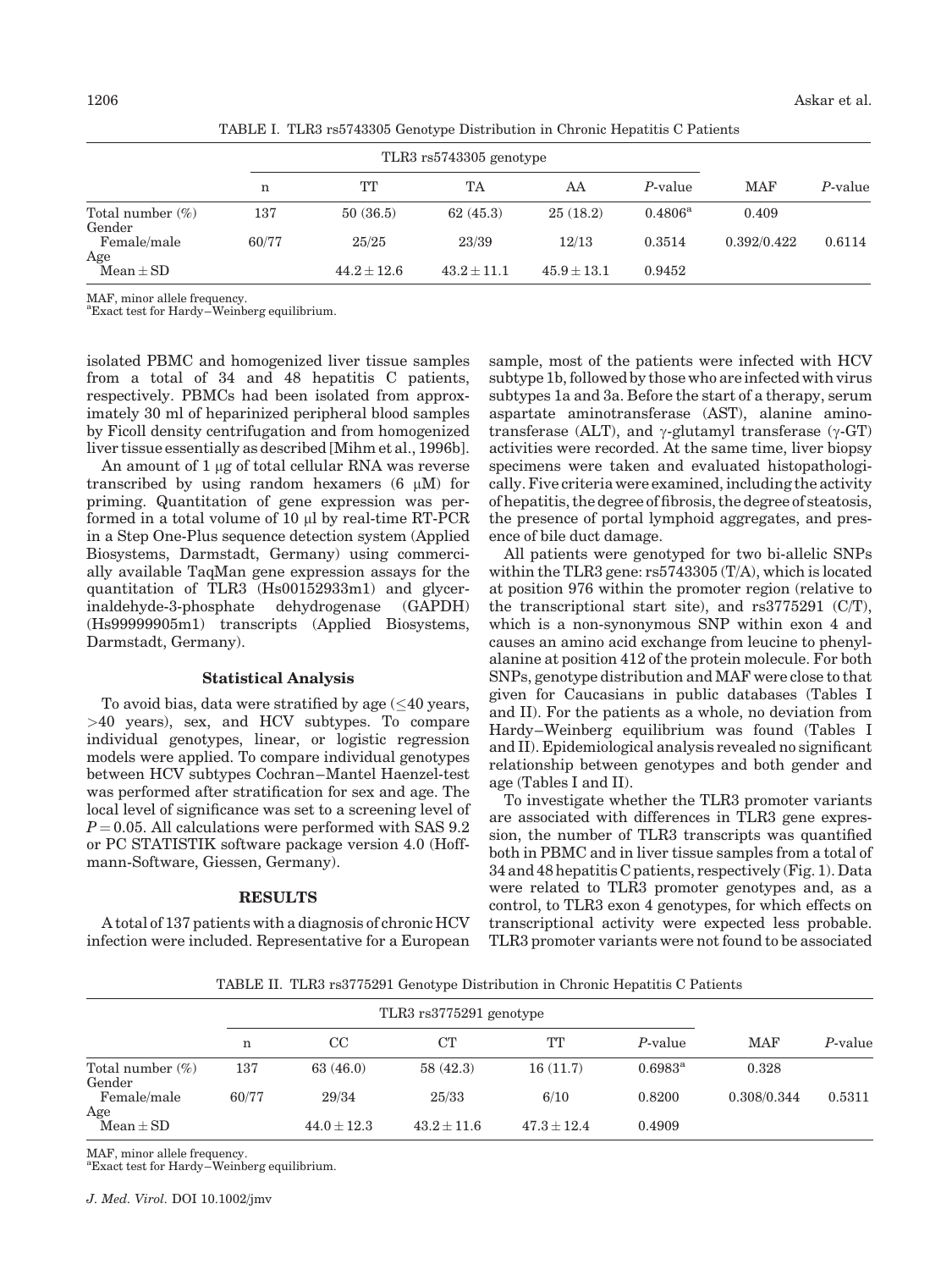

Fig. 1. TLR3 mRNA expression in PBMC and liver tissue samples from patients with chronic hepatitis C<br>with regard to two TLR3 SNPs. Total cellular RNA from freshly isolated PBMCs (A) and liver tissue<br>specimens (B) was analy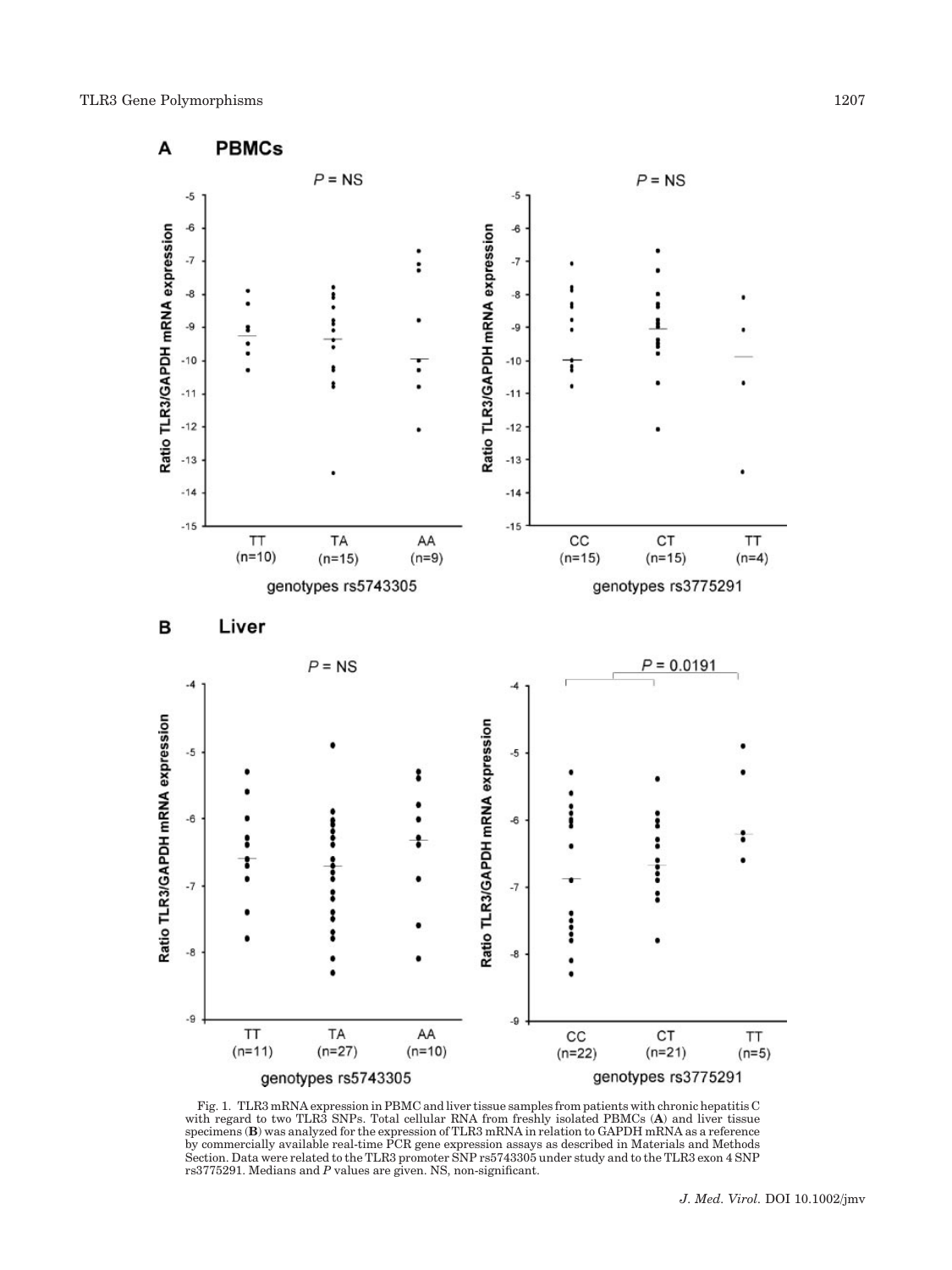The polymorphism within TLR3 exon 4, which causes an amino acid exchange in the protein molecule, has been demonstrated to be functional in terms of mediating signaling [Ranjith-Kumar et al., 2007]. In chronic hepatitis C patients, this SNP was not found to be related to PBMCs but to hepatic TLR3 gene expression (Fig. 1). TT homozygous patients seemed to have higher hepatic TLR3 gene expression than C allele carriers  $(P = 0.0191)$ . On the other hand, this SNP was not found to be associated with clinical data related to a chronic liver disease due to HCV infection: no significant relationship of TLR3 exon 4 variants was observed with serum transaminase activities (Table III) or with histological manifestations (Table IV).

An analysis of genotype distribution with regard to TLR3 promoter SNP revealed no significant difference among patients with HCV subtypes 1a, 1b, or 3a (Table V). In contrast, the TLR3 exon 4 genotype distribution with respect to HCV subtype, was not found to yield different distributions of TLR3 genotypes among patients with HCV subtypes 1a, 1b, or 3a infection. The proportion of patients with TT genotype and HCV subtype 1b infection amounts to 17.8%, only 9.1% of patients with HCV subtype 3a infection, and none of the patients with HCV subtype 1a infection were found to be homozygous for the variant allele T. A statistical comparison yielded a significant difference when patients with subtype 1a were compared to those with subtype 1b infection  $(P = 0.0167;$  Table VI).

#### DISCUSSION

Data revealed a lack of an association between hepatitis C patient's TLR3 promoter genotype and TLR3 mRNA expression, which was assessed both in freshly prepared PBMC and liver tissue specimens. In line with these findings, no evidence was found for an association of TLR3 promoter genotypes and clinical parameters of the chronic disease.

The second SNP under study is located within the coding region of the TLR3 gene. The variant allele causes an amino acid exchange and the variant protein was shown to be impaired in its signaling function [Ranjith-Kumar et al., 2007]. This SNP was not found to be related to TLR3 gene expression in PBMCs, as expected, nor was it to clinical parameters of chronic HCV infection. However, a relationship with TLR3 mRNA expression in liver tissue in terms of slightly enhanced transcripts in patients who carry the TT

| 1208                                                                                                                                                                                                                                        |                   |                      |                                 |                 | Askar et al. |
|---------------------------------------------------------------------------------------------------------------------------------------------------------------------------------------------------------------------------------------------|-------------------|----------------------|---------------------------------|-----------------|--------------|
| with significant differences in PBMCs or in hepatic<br>TLR3 mRNA expression (Fig. 1). Neither in healthy<br>individuals, TLR3 promoter SNP genotype appeared to<br>be related to the amount of TLR3 transcripts in PBMCs                    | and               |                      | alue                            | 33485<br>666666 |              |
| (data not shown).<br>In line with the lack of an association between TLR3<br>promoter genotypes and TLR3 gene expression, TLR3<br>promoter genotypes were not found to be signi-<br>ficantly related to clinical data as serum transaminase | rs5743305<br>TLR3 | Φ                    | ତି<br>Ξ<br>Ë                    | ່ວ¤<br>S        |              |
| activities (Table III) or histopathological manifestations<br>(Table IV).<br>The polymorphism within TLR3 exon 4, which causes<br>an amino acid exchange in the protein molecule, has                                                       | Regard to         | య్<br>5291<br>⊢<br>Ļ | $\widehat{\infty}$<br><b>LC</b> |                 |              |

No. of patients with elevated ALT  $(\%)$ <br>  $\gamma$ -GT<sup>e</sup> (mean  $\pm$  SD)<br>No. of patients with elevated  $\gamma$ -GT  $(\%)$  $\begin{array}{c} 29\ (58.0) \\ 44.3 \pm 45.6 \\ 16\ (32.0) \end{array}$  $\begin{array}{c} 48.6 \pm 62.5 \\ 17 \ (27.4) \end{array}$  $\begin{array}{c} 13\ (52.0) \\ 41.2 \pm 28.1 \\ 8\ (32.0) \end{array}$ No. of patients with elevated  $\sqrt{$ -GT (%)  $\sqrt{$  ( $\sqrt{31.4}}$  (32.03.000 0.0992 22.0992 22.0992 22.0992 22.0992 22.091 0.3456

TABLE III. Biochemical Serum Parameters and the Number of Patients With Elevated Parameters in Chronic Hepatitis C With Regard to TLR3 rs5743305 and rs3775291 Genotype Distribution

rs3775291 Genotype Distribution

TABLE III. Biochemical Serum Parameters and the Number of Patients With Elevated Parameters in Chronic Hepatitis C With Regard to TLR3 rs5743305 and

rs5743305 genotype rs3775291 genotype

 $TT$  (n  $=$ 

AST<sup>a</sup> (mean

 $\pm$ SD)  $44.2$ 

 $\pm$  SD)  $85.8$ 

 $\pm$ SD)  $44.3$ 

 $44.2 \pm 40.3$ 

 $\begin{array}{c} 21\ (42.0) \\ 85.8 \pm 102.6 \end{array}$ 

 $\pm 102.6$  84.5

 $\pm 45.6$  48.6

 $\pm 62.5$  41.2

 $\pm$  115.7 78.4

 $78.4 \pm 75.6$ 

No. of patients with elevated ALT (%)  $(8.0)$   $(32.0)$   $(51.6)$   $(32.0)$   $(38.0)$   $(39.0)$   $(39.6)$   $(39.6)$   $(30.56.3)$   $(36.3)$ 

 $\pm 75.6$  0.6404 76.9

 $\pm 28.1$  0.6869 49.8

 $\begin{array}{c} 0.6404 \\ 0.8213 \\ 0.6869 \\ 0.6869 \\ 0.0992 \end{array}$ 

 $\pm\,40.3$  40.9

 $\pm 41.0$  48.0

 $48.0 \pm 49.5$ <br>10 (40.0)

No. of patients with elevated AST (%) 21 (42.0) 27 (43.5) 10 (40.0) 0.9974 25 (39.7) 24 (41.4) 9 (56.3) 0.6208

 $\pm 49.5$  0.5367 43.5

0.9974 0.5367

 $+$   $\omega$   $+$   $\rightarrow$   $+$ 

 $\pm 79.0 \pm 79.8$ 

 $\pm 55.6$  37.5

 $\begin{array}{c} 34\ (58.6) \\ 37.5 \pm 42.4 \\ 13\ (22.4) \end{array}$ 

 $+ +$ 

+ - ಬೆ +

 $\mathbf{A}\mathbf{L}\mathbf{T}^{\mathbf{b}}$  (mean

 $\gamma$ -GT $^{\rm c}$  (mean

 $=50$ ) TA (n

TA  $(n=62)$ 

 $=62$ ) AA (n

rs5743305 genotype

 $= 25$ 

P-value CC (n

 $P$ -value

 $CC(n=63)$ 

 $=63$ ) CT (n

 $\pm 41.4$  43.1

 $CT(n = 58)$ 

rs3775291

P values were calculated after stratifying for sex, age, and HCV subtypes.

The number of patients with significantly elevated serum activities of transaminases (  $>$ 2-fold of the upper normal limit) was considered.

<sup>a</sup>AST, aspartate aminotransferase. Upper normal limit is 19 U/ml for males, and 15 U/ml for females. bALT, alanine aminotransferase. Upper normal limit is 23 U/ml for males, and 19 U/ml for females.

 $q$ -GT,  $q$ -glutamytransferase. Upper normal limit is 28 U/ml for males, and 18 U/ml for females.

c,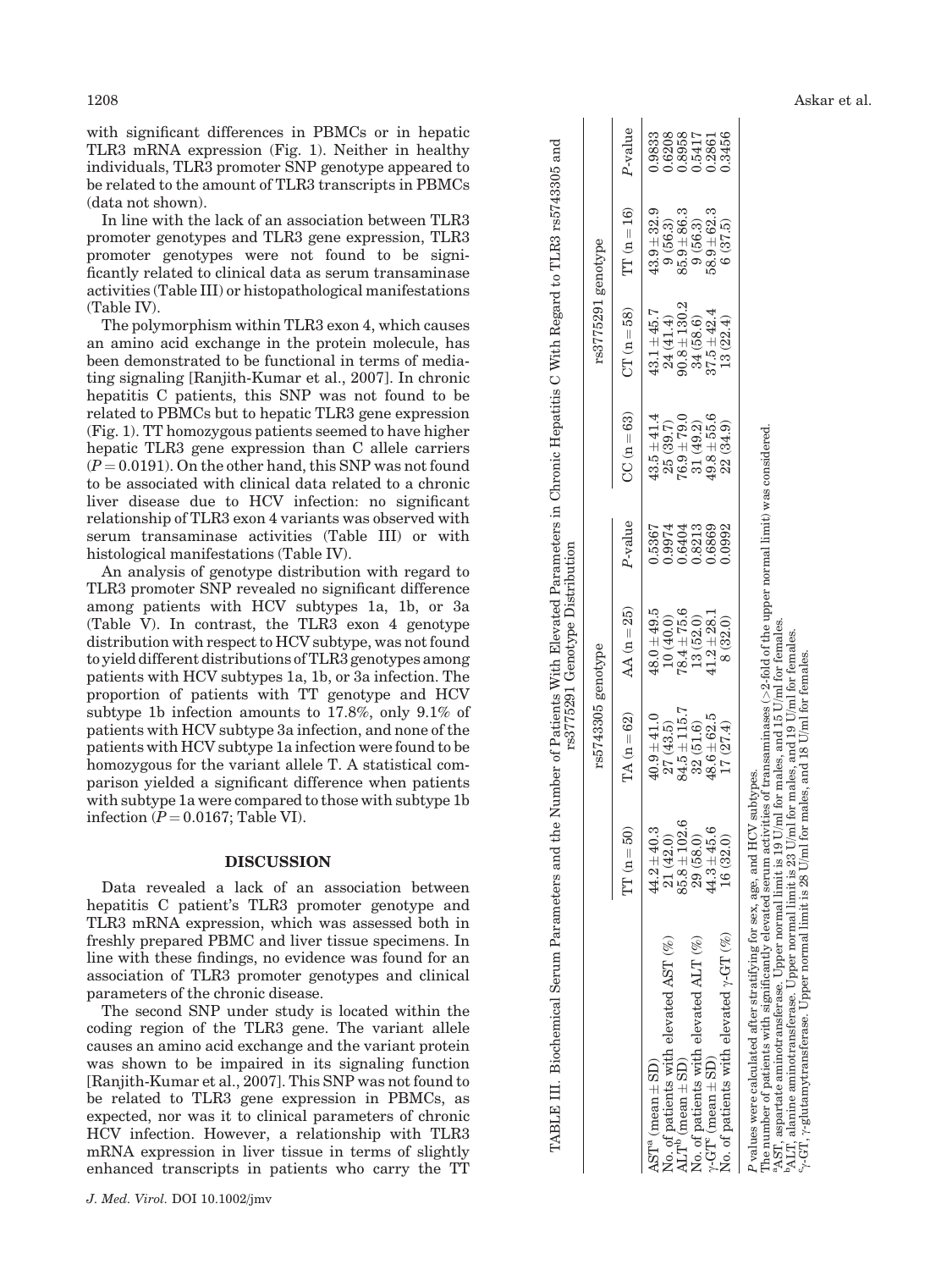#### TLR3 Gene Polymorphisms 1209

| Gettory be Distribution     |                      |          |          |                         |                      |          |            |                         |  |  |
|-----------------------------|----------------------|----------|----------|-------------------------|----------------------|----------|------------|-------------------------|--|--|
|                             | $rs5743305$ genotype |          |          |                         | $rs3775291$ genotype |          |            |                         |  |  |
| Histological manifestations | TT                   | TA       | AA       | $P$ -value <sup>a</sup> | CC                   | CT       | TT         | $P$ -value <sup>a</sup> |  |  |
| Hepatitis activity          |                      |          |          |                         |                      |          |            |                         |  |  |
| Mild                        | 30(39.5)             | 34(44.7) | 12(15.8) | 0.4184                  | 38(50.0)             | 30(39.5) | 8(10.5)    | 0.2893                  |  |  |
| Moderate or severe          | 20(32.8)             | 28(45.9) | 13(21.3) |                         | 25(41.0)             | 28(45.9) | 8(13.1)    |                         |  |  |
| Fibrosis                    |                      |          |          |                         |                      |          |            |                         |  |  |
| Absent or mild              | 34(39.5)             | 37(43.0) | 15(17.4) | 0.8594                  | 42(48.8)             | 36(41.9) | 8(9.3)     | 0.1972                  |  |  |
| Moderate, marked, cirrhosis | 16(31.4)             | 25(49.0) | 10(19.6) |                         | 21(41.2)             | 22(43.1) | 8(15.7)    |                         |  |  |
| Steatosis                   |                      |          |          |                         |                      |          |            |                         |  |  |
| Absent or mild              | 38(35.2)             | 50(46.3) | 20(18.5) | 0.5929                  | 50(46.3)             | 48(44.4) | 10(9.3)    | 0.5581                  |  |  |
| Moderate or marked          | 12(41.4)             | 12(41.4) | 5(17.2)  |                         | 13 (44.8)            | 10(34.5) | 6(20.7)    |                         |  |  |
| Portal lymphoid aggregates  |                      |          |          |                         |                      |          |            |                         |  |  |
| Absent                      | 30(35.7)             | 43(51.2) | 11(13.1) | 0.0949                  | 40(47.6)             | 33(39.3) | 11(13.1)   | 0.5176                  |  |  |
| Present                     | 20(37.7)             | 19(35.9) | 14(26.4) |                         | 23(43.4)             | 25(47.2) | 5<br>(9.4) |                         |  |  |
| Bile duct damage            |                      |          |          |                         |                      |          |            |                         |  |  |
| Absent                      | 35(39.3)             | 40(44.9) | 14(15.7) | 0.5650                  | 40(44.9)             | 40(44.9) | 9(10.1)    | 0.6828                  |  |  |
| Present                     | 15(31.3)             | 22(45.8) | 11(22.9) |                         | 23 (47.9)            | 18(37.5) | 7(14.6)    |                         |  |  |

TABLE IV. Histological Manifestations in Chronic Hepatitis C Infected Patients With Regard to rs5743305 and rs3775291 Genotype Distribution

The number of patients is followed by their percentage in brackets.

<sup>a</sup>P values were calculated after stratifying for sex, age, and HCV types.

genotype was found. Moreover, another association between TLR3 exon 4 SNP and the epidemiological parameter of HCV subtype infection became evident, in that patients who are homozygous for the wild-type allele or who are heterozygous are more or less equally infected by the predominant viral subtypes 1a, 1b, and 3a but none of the patients who are homozygous for the variant T allele were infected by HCV subtype 1a.

TLR3 is one of several PRRs sensing ss or ds viral RNA in man [Takeuchi and Akira, 2007]. Viral RNA is also recognized by TLR7, the expression of which is restricted to non-myeloid plasmacytoid DCs (pDCs), the main type I IFN producing cells that are activated in particular in response to systemic RNA virus infections [Takeuchi and Akira, 2007] and by cytosolic receptors in infected cells.

HCV has been demonstrated to target adapter molecules that link viral RNA sensing and downstream effector events as type I IFN induction [Gale and Foy, 2005]. HCV serine protease NS3/4A has been shown to induce proteolytic degradation of TRIF, MyD88, and interferon promoter stimulator-1 (IPS-1) leading to disruption of TLR3, MyD88-dependent TLRs, and retinoic acid inducible gene-1 (RIG-1) signaling in vitro [reviewed in Seki and Brenner, 2008]. All these interactions might be responsible for the absence of the activation of type I IFN genes by HCV in the human liver [Mihm et al., 2004] and might contribute to HCV persistence [Gale and Foy, 2005].

The lack of an association between the two TLR3 promoter and exon 4 variants and liver disease manifestations argues against a role of TLR3 in the outcome of liver disease due to chronic HCV infection. An involvement of TLR3 gene expression on mesangial renal cells, however, has been suggested for HCVassociated glomerulonephritis on the basis of the presence of immune complexes containing viral RNA, enhanced TLR3 mRNA expression, and an enhanced expression of chemokines [Wornle et al., 2006].

The finding of a different susceptibility to HCV subtype 1a infection in individuals who are homozygous for the variant allele of the TLR3 exon 4 SNP is in line with findings by us and by others on different susceptibilities to viral infections in relation to polymorphisms in PRRs or in molecules mediating type I IFN responsiveness. TLR7 polymorphisms have been shown to be

TABLE V. HCV Subtype Distribution in Chronic Hepatitis C Infected Patients With Regard to rs5743305 Genotypes

|                                 |          |                      | TLR3 rs5743305 genotype                |                        |                |                  | $P$ -value <sup>a</sup> |  |
|---------------------------------|----------|----------------------|----------------------------------------|------------------------|----------------|------------------|-------------------------|--|
| HCV subtype                     | n        | TТ                   | TА                                     | AA                     | MAF            | <b>TT/TA/AA</b>  | C-carrier/AA            |  |
| 1a<br>1 <sub>b</sub>            | 31<br>73 | 16(51.6)<br>23(31.5) | (38.7)<br>12<br>37<br>(50.7)           | (9.7)<br>3<br>13(17.8) | 0.290<br>0.432 | $0.1726^{b}$     | $0.2466^{\rm b}$        |  |
| $1a+1b$<br>2a<br>2 <sub>b</sub> | 6<br>4   | 1(16.7)              | (50.0)<br>3<br>1(100.0)<br>(50.0)<br>2 | 2(33.3)<br>2(50.0)     |                |                  |                         |  |
| 3a                              | 22       | 10(45.5)             | (31.8)                                 | 5(22.7)                | 0.386          | $0.3636^{\circ}$ | $0.4031^{\circ}$        |  |

MAF, minor allele frequency.

<sup>a</sup>Cochran–Mantel Haenzel-test with age–sex-strata.

Comparing HCV subtype 1a with 1b.

c Comparing HCV subtypes 1a, 1b, and 3a.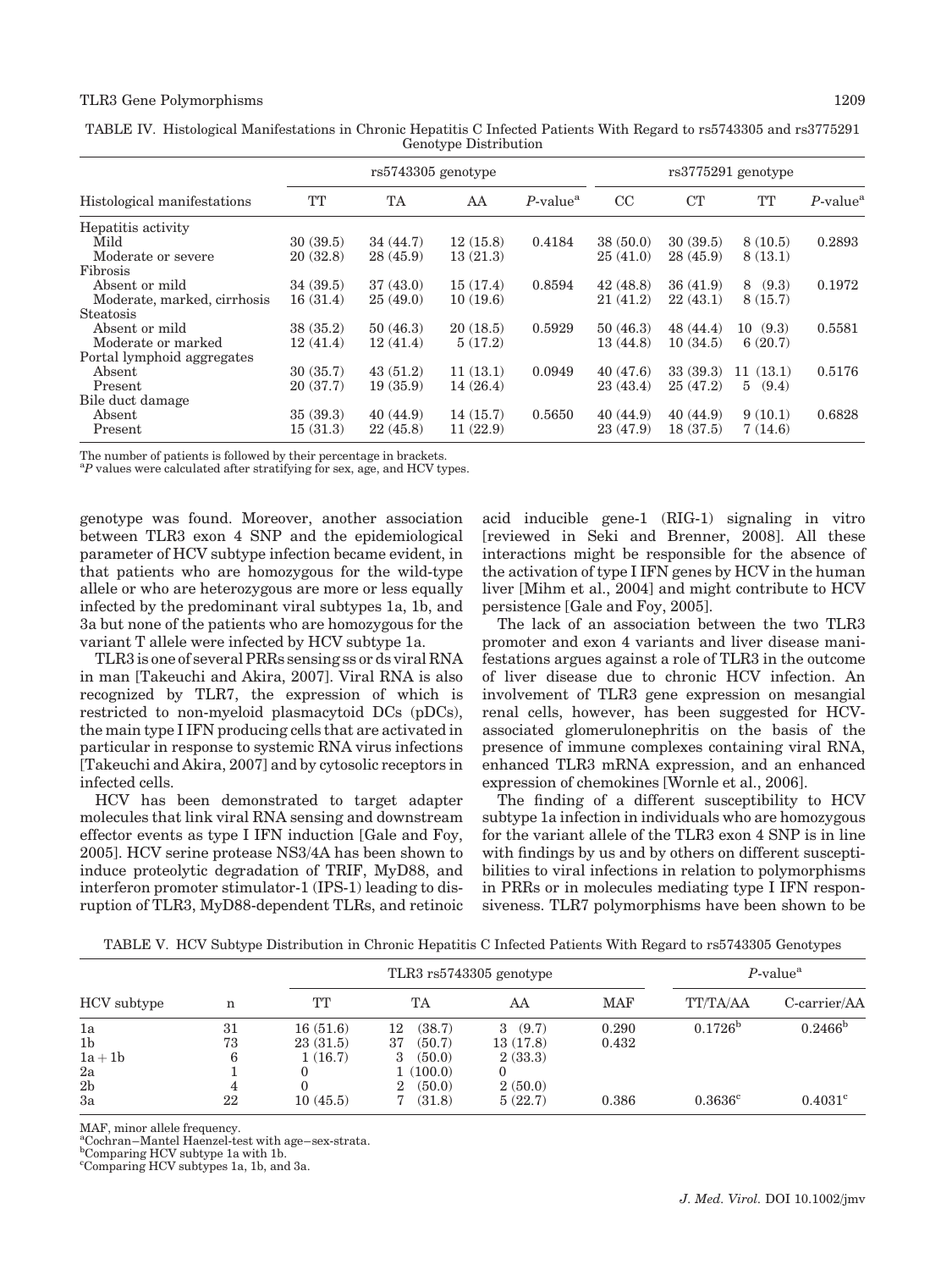|                |    |          | TLR3 rs3775291 genotype |            |            |                     | $P$ -value <sup>a</sup> |  |
|----------------|----|----------|-------------------------|------------|------------|---------------------|-------------------------|--|
| HCV subtype    | n  | CC       | CT                      | TT         | <b>MAF</b> | CC/CT/TT            | T-carrier/TT            |  |
| 1a             | 31 | 15(48.4) | (51.6)<br>16            | (0.0)      | 0.258      | 0.0551 <sup>b</sup> | $0.0167^{\rm b}$        |  |
| 1 <sub>b</sub> | 73 | 30(41.1) | 30<br>(41.1)            | 13(17.8)   | 0.384      |                     |                         |  |
| $1a+1b$        | 6  | 3(50.0)  | (33.3)<br>2             | 1(16.7)    |            |                     |                         |  |
| 2a             |    |          | 1(100.0)                |            |            |                     |                         |  |
| 2 <sub>b</sub> |    | 3(75.0)  | (25.0)                  |            |            |                     |                         |  |
| 3a             | 22 | 12(54.5) | (36.4)<br>8             | (9.1)<br>2 | 0.273      | $0.1653^{\circ}$    | $0.0689^{\circ}$        |  |

TABLE VI. HCV Subtype Distribution in Chronic Hepatitis C Infected Patients With Regard to rs3775291 Genotypes

MAF, minor allele frequency.

<sup>a</sup>Cochran–Mantel Haenzel-test with age–sex-strata.

<sup>b</sup>Comparing HCV subtype 1a with 1b. c Comparing HCV subtypes 1a, 1b, and 3a.

associated with the incidence of chronic HCV infection, severity, and with responsiveness to an  $IFN-\alpha$ -based therapy [Schott et al., 2007, 2008]. Polymorphisms within the IRF-1 gene have been found to be related to resistance to HCV subtype 3a [Wietzke-Braun et al., 2006] or to human immunodeficiency virus-1 (HIV-1) infections [Ball et al., 2007]. In line with these findings, the two TLR3 SNP variants under investigation have been shown to be associated with low humoral and cellular immunity in response to measles vaccination [Dhiman et al., 2008]. Although animal models of virus infection argue against a role of TLR3 in the initial, cellautonomous recognition of viral infection that induces a first wave of type I IFN production [reviewed in Akira et al., 2006], TLR3 has been shown to promote crosspriming of cytotoxic T lymphocytes against viruses that do not directly infect DCs after phagocytosis of infected material [Schulz et al., 2005].

Taken together, the recent observation of an association of TLR3 exon 4 genotype and HCV subtype infection supports the concept that genetic variations in viral RNA sensing molecules and/or molecules mediating type I IFN signaling do determine susceptibility to viral infections. A higher hepatic TLR3 expression might be related to the absence of HCV 1a infection in patients homozygous for TLR3 exon 4 variant T allele. Nevertheless, once a chronic infection is established, this polymorphism appears not to affect the clinical outcome of hepatitis C disease in general.

#### ACKNOWLEDGMENTS

We thank all physicians of the Department of Gastroenterology and Endocrinology who were involved in patients' care and control for their kind cooperation. We also thank Waltraut Kopp for expert technical assistance. E.A. is grateful for her scholarship from Damascus University, Syria. R.B. was supported by a research scholarship by the German academic exchange service (DAAD).

#### REFERENCES

Akira S, Uematsu S, Takeuchi O. 2006. Pathogen recognition and innate immunity. Cell 124:783–801.

- Alexopoulou L, Holt AC, Medzhitov R, Flavell RA. 2001. Recognition of double-stranded RNA and activation of NF-kappaB by Toll-like receptor 3. Nature 413:732–738.
- Ball TB, Ji H, Kimani J, McLaren P, Marlin C, Hill AV, Plummer FA. 2007. Polymorphisms in IRF-1 associated with resistance to HIV-1 infection in highly exposed uninfected Kenyan sex workers. AIDS 21:1091–1101.
- Choo QL, Kuo G, Weiner AJ, Overby LR, Bradley DW, Houghton M. 1989. Isolation of a cDNA clone derived from a blood-borne non-A, non-B viral hepatitis genome. Science 244:359–362.
- Cook DN, Pisetsky DS, Schwartz DA. 2004. Toll-like receptors in the pathogenesis of human disease. Nat Immunol 5:975–979.
- Desmet VJ, Gerber M, Hoofnagle JH, Manns M, Scheuer PJ. 1994. Classification of chronic hepatitis: Diagnosis, grading and staging. Hepatology 19:1513–1520.
- Dhiman N, Ovsyannikova IG, Vierkant RA, Ryan JE, Pankratz VS, Jacobson RM, Poland GA. 2008. Associations between SNPs in tolllike receptors and related intracellular signaling molecules and immune responses to measles vaccine: Preliminary results. Vaccine 26:1731–1736.
- El-Omar EM, Ng MT, Hold GL. 2008. Polymorphisms in Toll-like receptor genes and risk of cancer. Oncogene 27:244–252.
- Fukata M, Abreu MT. 2008. Role of Toll-like receptors in gastrointestinal malignancies. Oncogene 27:234–243.
- Gale M, Jr., Foy EM. 2005. Evasion of intracellular host defence by hepatitis C virus. Nature 436:939–945.
- Matsumoto M, Funami K, Oshiumi H, Seya T. 2004. Toll-like receptor 3: A link between toll-like receptor, interferon and viruses. Microbiol Immunol 48:147–154.
- Micallef JM, Kaldor JM, Dore GJ. 2006. Spontaneous viral clearance following acute hepatitis C infection: A systematic review of longitudinal studies. J Viral Hepat 13:34–41.
- Mihm S, Hartmann H, Fayyazi A, Ramadori G. 1996a. Preferential virological response to interferon-alpha 2a in patients with chronic hepatitis C infected by virus genotype 3a and exhibiting a low gamma-GT/ALT ratio. Dig Dis Sci 41:1256–1264.
- Mihm S, Hutschenreiter A, Fayyazi A, Pingel S, Ramadori G. 1996b. High inflammatory activity is associated with an increased amount of IFN-gamma transcripts in peripheral blood cells of patients with chronic hepatitis C virus infection. Med Microbiol Immunol 185: 95–102.
- Mihm S, Fayyazi A, Hartmann H, Ramadori G. 1997. Analysis of histopathological manifestations of chronic hepatitis C virus infection with respect to virus genotype. Hepatology 25:735– 739.
- Mihm S, Frese M, Meier V, Wietzke-Braun P, Scharf JG, Bartenschlager R, Ramadori G. 2004. Interferon type I gene expression in chronic hepatitis C. Lab Invest 84:1148–1159.
- Ranjith-Kumar CT, Miller W, Sun J, Xiong J, Santos J, Yarbrough I, Lamb RJ, Mills J, Duffy KE, Hoose S, Cunningham M, Holzenburg A, Mbow ML, Sarisky RT, Kao CC. 2007. Effects of single nucleotide polymorphisms on Toll-like receptor 3 activity and expression in cultured cells. J Biol Chem 282:17696–17705.
- Risch NJ. 2000. Searching for genetic determinants in the new millennium. Nature 405:847–856.
- Santoro MG, Rossi A, Amici C. 2003. NF-kappaB and virus infection: Who controls whom. EMBO J 22:2552–2560.